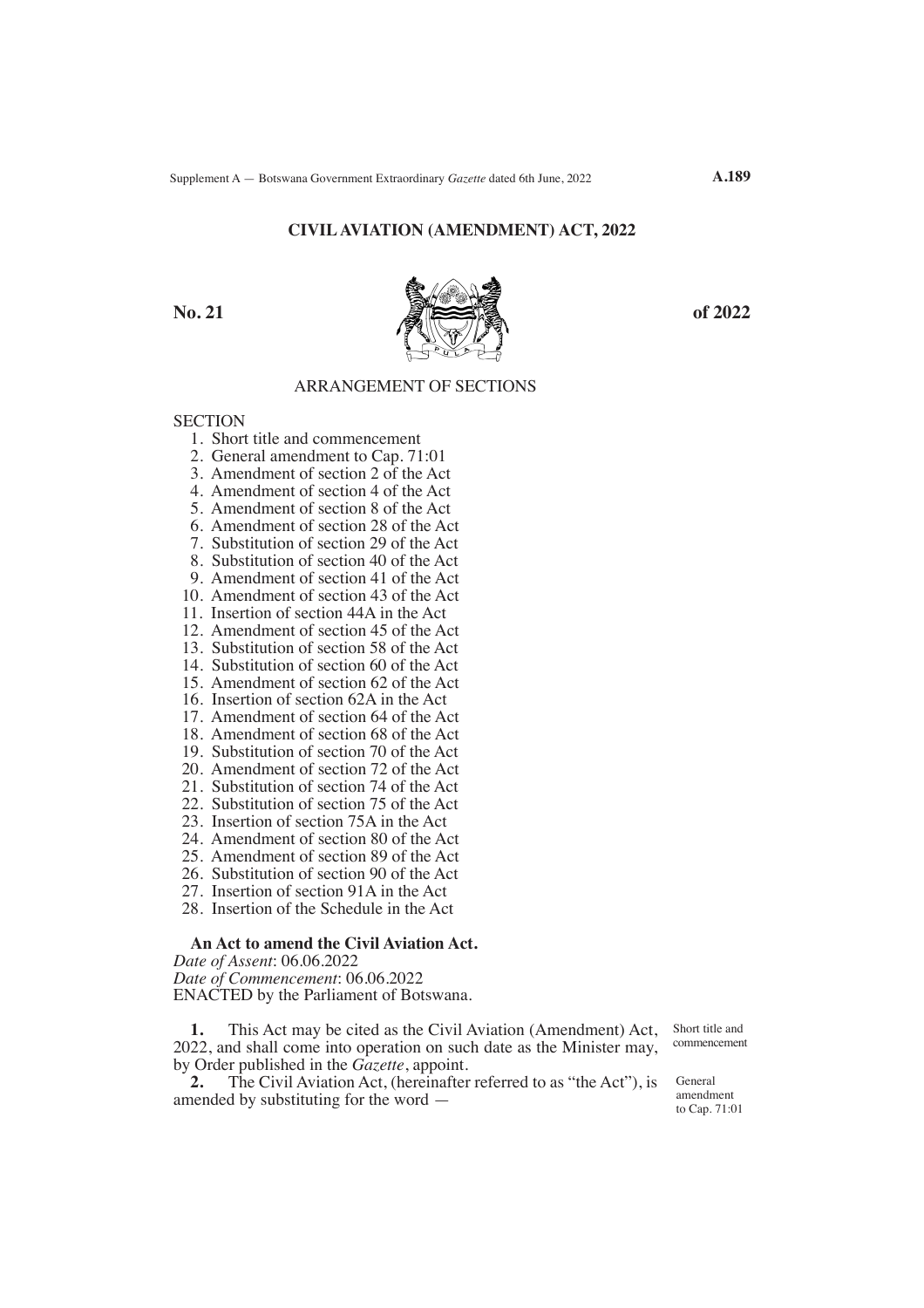- (*a*) "incident" wherever it appears in the Act, the words "serious incident"; and
- (*b*) "incidents" wherever it appears in the Act, with the exception of section 84, the words "serious incidents".
- **3.** Section 2 of the Act is amended by
	- (*a*) substituting for the definitions of "accident", "aerial work", "aerodrome", "Secretary" and "serious incident" the following new definitions —
		- ""accident" means an occurrence associated with the operation of an aircraft which, in the case of a manned aircraft, takes place between the time any person boards the aircraft with the intention of flight until such time the person has disembarked or, in the case of an unmanned aircraft, takes place between the time the aircraft is ready to move with the purpose of flight until such time as it comes to rest at the end of the flight and the primary propulsion system is shut down, in which —

(*a*) a person is fatally or seriously injured as a result of —

- (i) being in the aircraft,
- (ii) direct contact with any part of the aircraft, including parts which have become detached from the aircraft, or
	- (iii) direct exposure to jet blast,

except where the injuries are from natural causes, self-inflicted or inflicted by other person, or when the injuries are due to stowaways hiding outside the areas normally available to the passengers or crew;

- (*b*) the aircraft sustains damage or structural failure which
	- (i) adversely affects the structural strength, performance or flight characteristic of the aircraft, and
	- (ii) would normally require major repair or replacement of the affected component; or
- (*c*) the aircraft is missing or is completely inaccessible;
- "aerial work" means an aircraft operation in which an aircraft is used for specialised services such as agriculture, photography, sports, surveying, observations, patrol, advertising, construction, search and rescue, salvage, firefighting, wildlife operation, sight-seeing and any other related activity;
- "aerodrome" means a defined area on land or water and includes any building, installation and equipment intended to be used either wholly or in part for the arrival, departure and surface movement of aircraft;
- "Secretary" means the corporate secretary of the Authority appointed under section 29; and

Amendment of section 2 of the Act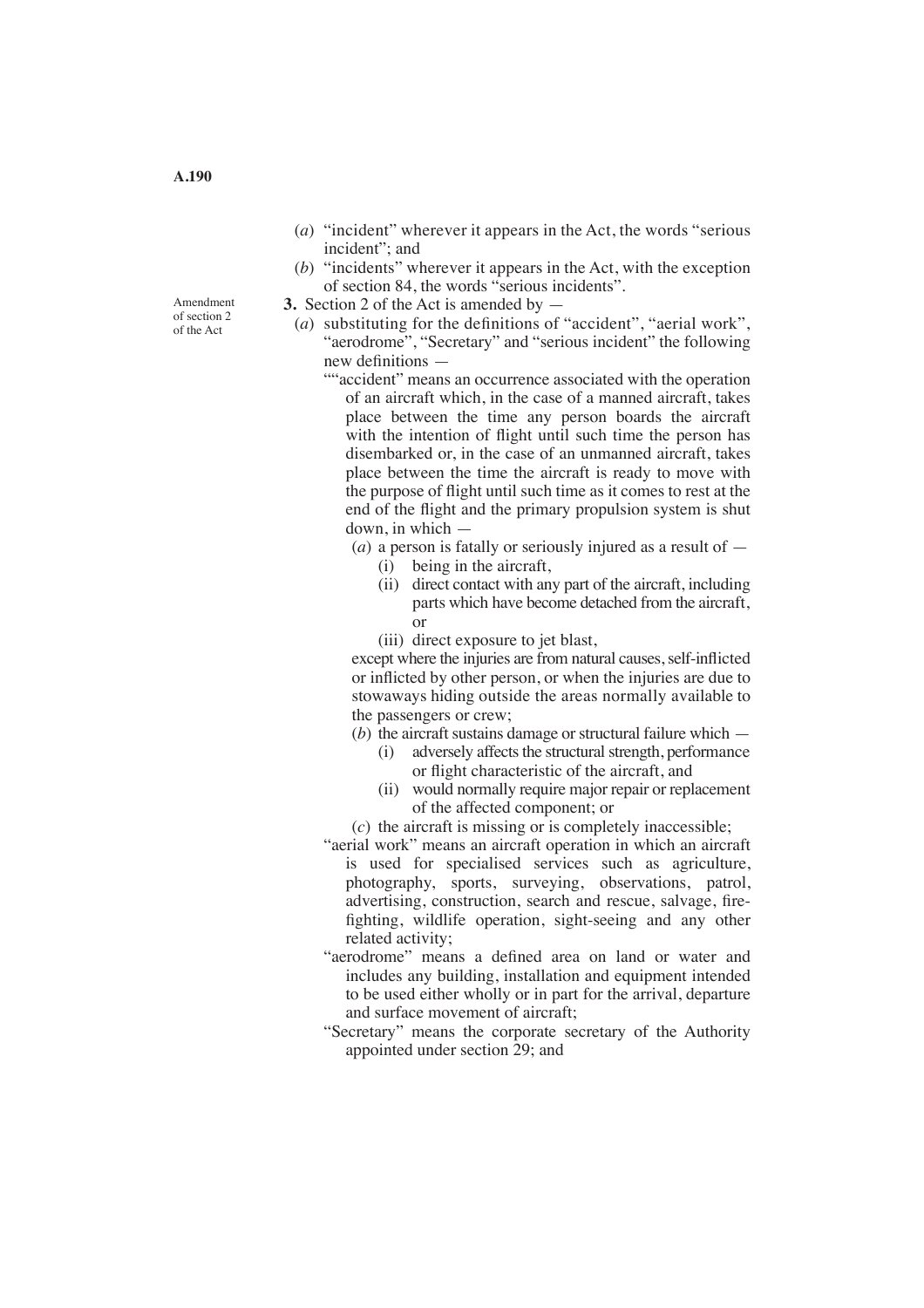- "serious incident" means an incident involving circumstances indicating that there is a high probability of an accident associated with the operation of an aircraft which in the case  $of$
- (*a*) a manned aircraft, takes place between the time any person boards the aircraft with the intention of flight until such time as all such persons have disembarked; or
- (b) an unmanned aircraft, takes place between the time the aircraft is ready to move with the purpose of flight until such time as it comes to rest at the end of the flight and the primary propulsion system is shut down ;"; and
- (*b*) inserting in their correct alphabetical order, the following new definitions —
	- ""Article 83 bis" means an article appearing in an agreement between Botswana and a contracting State that has r a t i fied the Article 83 bis of the Chicago Convention in terms of which the state of registry transfers all or some of its functions and duties to the State of the operator;
	- "civil aircraft" means an aircraft other than state aircraft;
	- "inappropriate use" means the use of safety information for a purpose different from the purpose for which it was collected, such as the use of the information for disciplinary, civil, administrative and criminal proceedings against operational personnel or disclosure of the information to the public; and
	- "surveillance" means an activity through which the State proactively verifies through inspections, audits and other activities that the holders of a licence, certificate, authorisation or approval issued by the Authority continue to meet the established requirements and functions and the required level of competency and safety required by the State; ".

**4.** Section 4 of the Act is amended in subsection (1), by inserting the words "perpetual succession and" immediately after the word "with" appearing therein.

**5.** Section 8 of the Act is amended by —

- (*a*) substituting for subsection (3), the following new subsection "(3) In addition to its functions under subsection (1), the Authority shall be responsible for —
	- (*a*) advising the Government on policy matters concerning civil aviation;
	- (*b*) advising the Government with regard to international conventions relating to civil aviation and the adoption of measures necessary to give effect to the standards and recommended practices under those conventions;
	- (*c*) the licensing of air transport;

Amendment of section 4 of the Act

Amendment of section 8 of the Act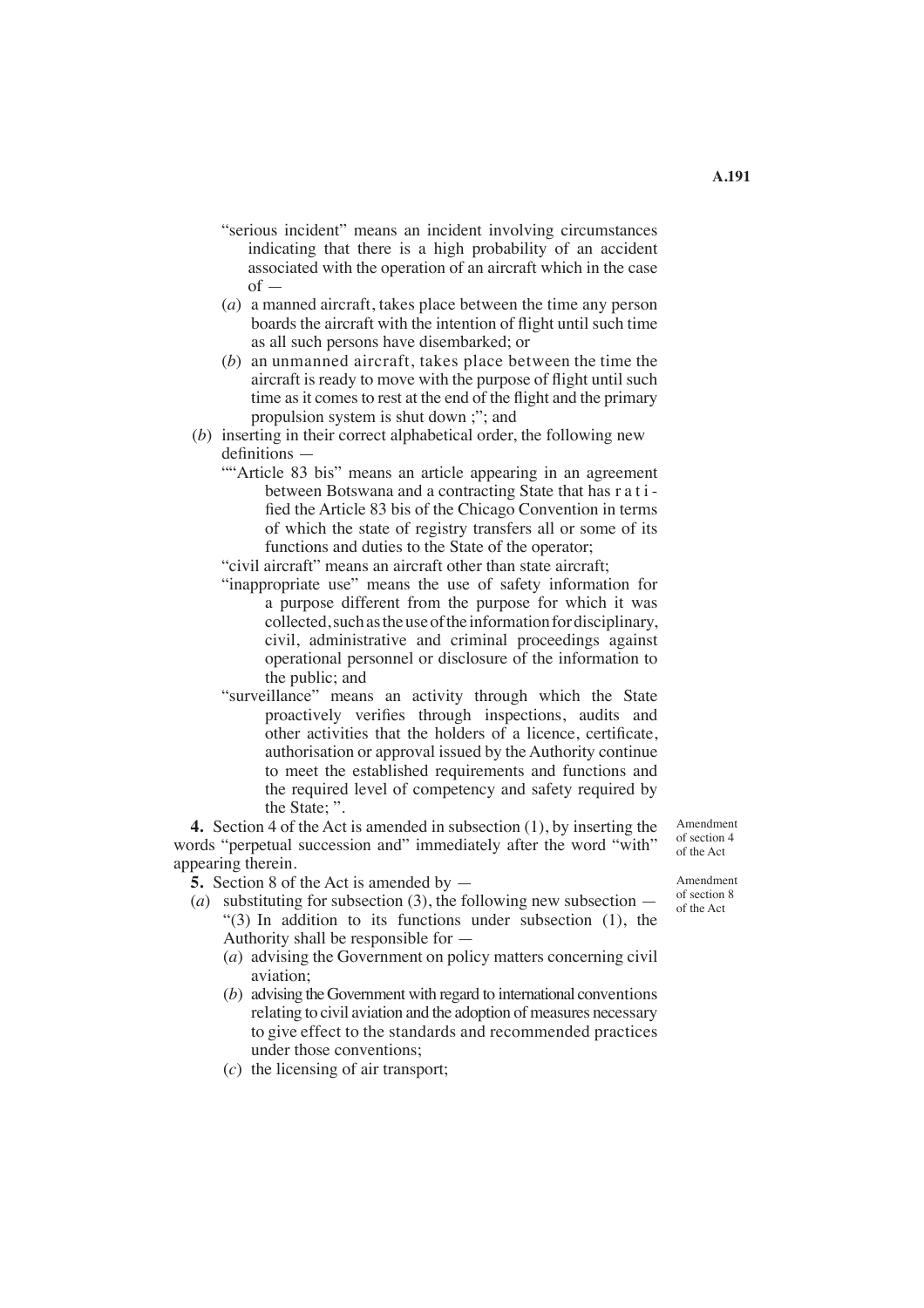- (*d*) the establishment, maintenance, development, operation and ownership of aerodromes;
- (*e*) the provision of air navigation services;
- (*f*) the provision of assistance and information, including aeronautical information services;
- (*g*) the co-ordination and direction of search and rescue services;
- $(h)$  the registration of aircraft:
- (*i*) the safety regulation of civil aviation;
- $(i)$  the control of air traffic;
- $(k)$  the certification of operators of aircraft;
- (*l*) the licensing of civil aviation personnel;
- (*m*) the provision of meteorological information to aircraft;
- (*n*) the publication and dissemination of bye-laws, BARs, NOTAM or any other information pertaining to civil aviation;
- (*o*) the establishment, development and management of training facilities for the purpose of training employees in subjects necessary for the proper performance of the Authority;
- $(p)$  the approval, certification and regulation of aircraft maintenance organisations, air operators and aviation training organisations in Botswana;
- (*q*) the establishment, co-ordination and maintenance of the State Safety Program;
- (*r*) performing economic oversight of air services;
- (*s*) the licensing and certification of aerodromes, regulated agents and air navigation service providers;
- (*t*) the surveillance of a holder of a licence, certificate, authorisation or approval issued by the Authority;
- (*u*) the development of aviation policies;
- (*v*) ensuring the protection of consumer rights in the aviation sector;
- (*w*) ensuring environmental protection with respect to the aviation sector;
- (*x*) ensuring fair trading practices with respect to the aviation sector; and
- (*y*) any other functions that may be conferred on it by the Minister or any other enactment."; and
- (*b*) by inserting immediately after subsection (3), the following new subsections —

"(4)The Authority shall, where applicable, exercise the functions under subsection (3) in accordance with Critical Elements of the State Safety Oversight System set out under the Schedule.

(5) The Authority shall ensure that aviation safety information obtained, gathered voluntarily or otherwise given under this Act or the regulations made under this Act shall not be put to inappropriate use:

 Provided that the Authority shall not be precluded from sharing aviation safety information with other civil aviation authorities in the contracting States subject to appropriate safeguards.".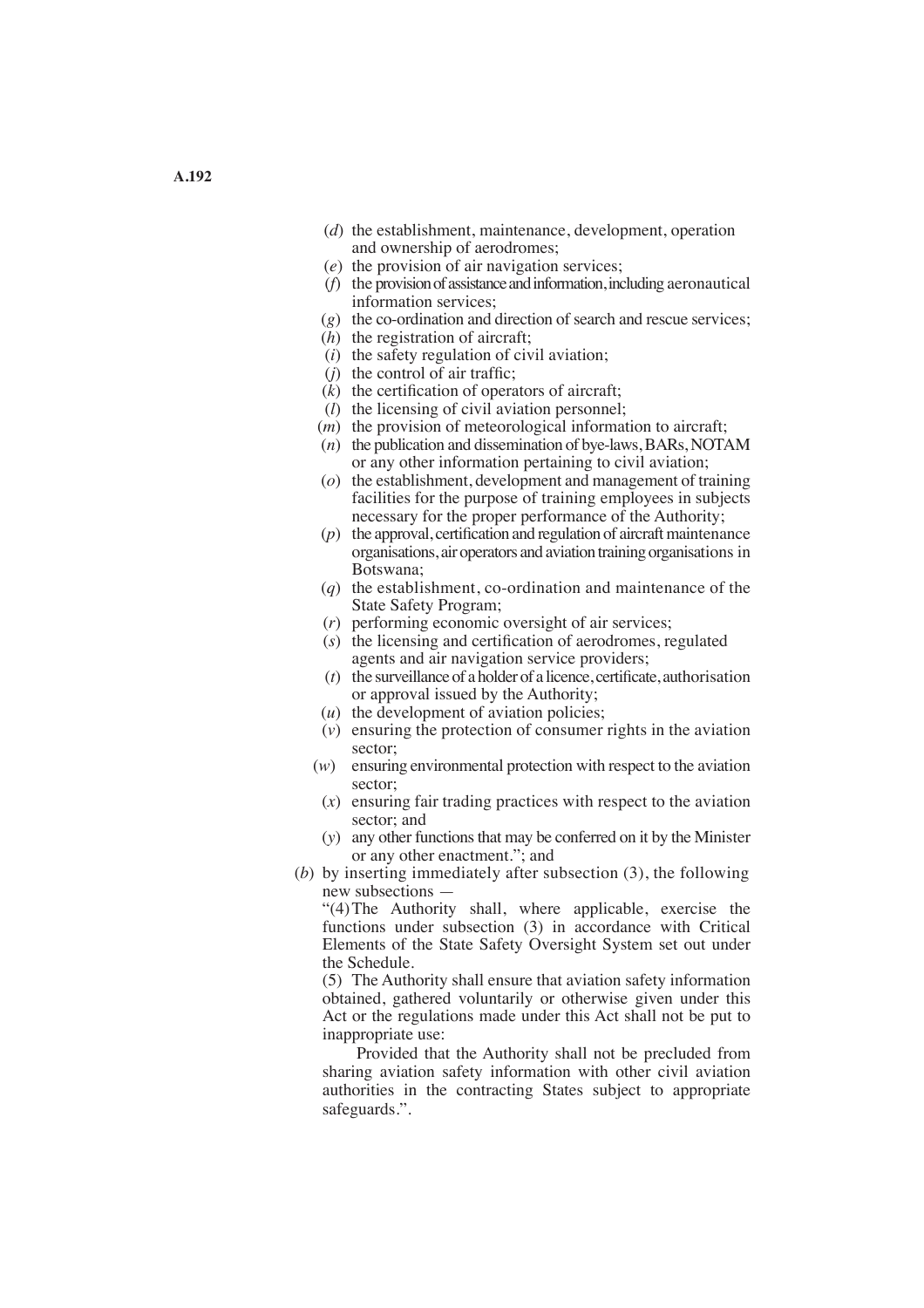**6.** Section 28 of the Act is amended by —

- Amendment of section 28 of the Act
- (*a*) substituting for subsection (1), the following new subsection  $-$ "(1) The Chief Executive Officer shall exercise such powers as are necessary for the performance of the functions of the Authority to enable the objectives, implementation and applications of the regulations made under this Act to be carried out, and in particular, but without prejudice to the generality of the foregoing, the Chief Executive Officer shall be responsible  $for -$ 
	- (*a*) the supervision of the day-to-day affairs of the Authority;
	- (*b*) ensuring that the Authority is carrying out the functions and duties placed upon it in terms of this Act including the enforcement of safety standards and implementation of safety oversight activities;
	- (*c*) running the Authority on sound commercial and financial principles in accordance with the policies and decisions made by the Board;
	- (*d*) the planning and implementation of the development of the civil aviation industry in Botswana, aiming at promoting efficient, safe and reliable aviation services;
	- (*e*) controlling the resources and operations of all the services under the Authority;
	- (*f*) submitting business plans and estimates of income and expenditure to the Board for its approval;
	- (*g*) implementing the decisions of the Board;
	- (*h*) inspecting, boarding, or detaining an aircraft if serious safety concerns are identified;
	- (*i*) recalling an aircraft in flight and searching such aircraft during routine inspections or where he or she has reasonable grounds to suspect that the aircraft is being used in contravention of this Act or any regulations made under this Act or that it contains any matter which may be used as evidence in respect of an offence under this Act or the regulations;
	- (*k*) ensuring that the provisions of this Act, rules and regulations made under this Act are complied with to the extent necessary in the interest of aviation;
	- (*l*) encouraging and fostering the safe development of civil aviation in Botswana;
	- (*m*) planning, developing and formulating safe, secure and efficient utilisation of Botswana airspace;
	- (*n*) acquiring, establishing and improving air navigation facilities where necessary, within the limits of available appropriation;
	- (*o*) promulgating rules and procedures governing the notification and reporting of accidents and serious incidents involving aircraft so as to facilitate investigations;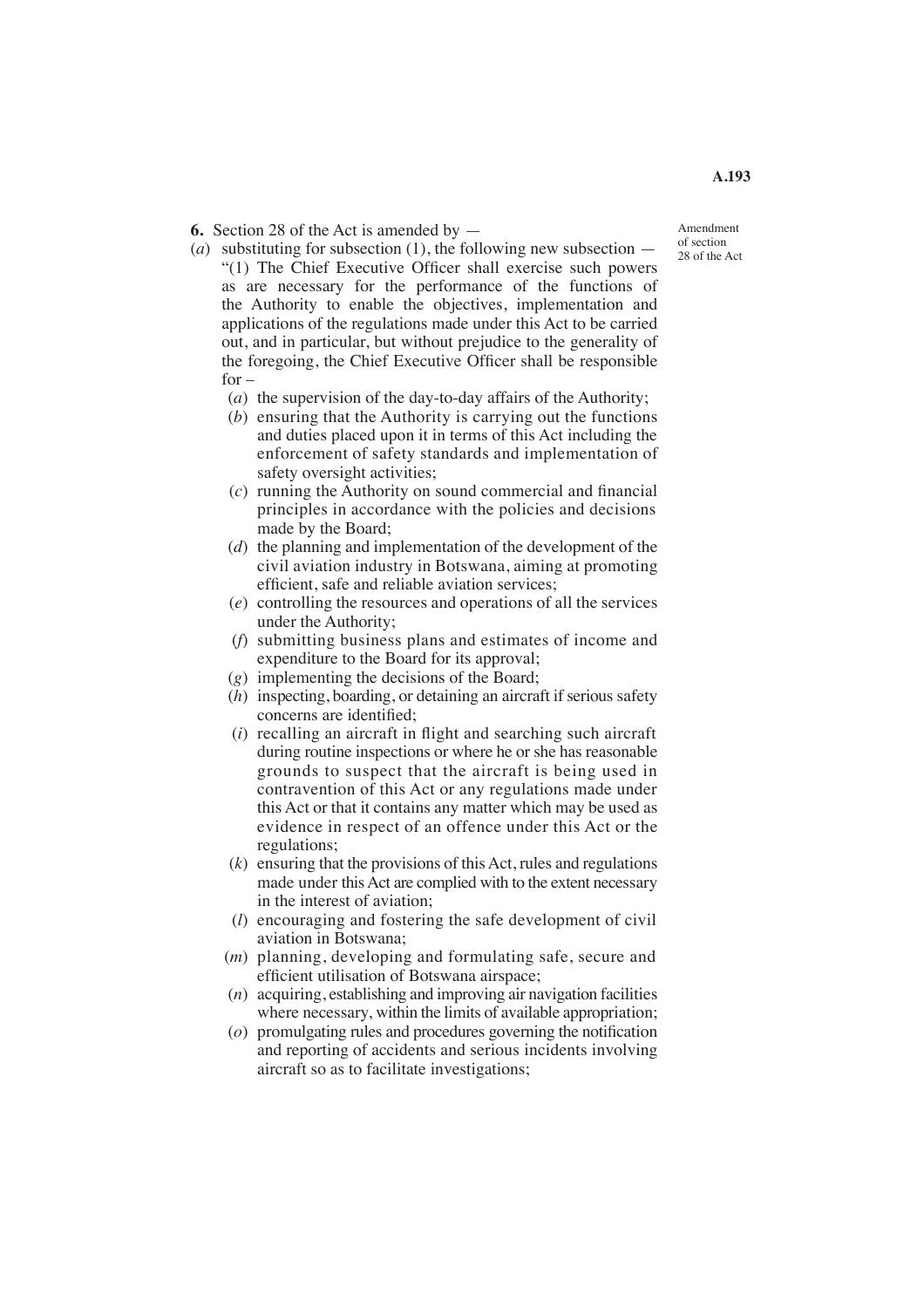- (*q*) using, with their consent, the available services, equipment and facilities of other agencies and co-operating with those agencies in the establishment, and use of services, equipment and facilities of the Authority;
- (*r*) monitoring the deployment and utilisation of the movable and immovable property of the Authority;
- (*s*) preparing the annual report and financial statement of the Authority;
- (*t*) implementing, co-ordinating and supervising the defined activities related to the management of aviation safety as the accountable executive of the State Safety Programme;
- (*u*) assessing and auditing the performance standards of the State Safety Programme functions of other State aviation agencies identified by the Minister to ensure that the State Safety Programme is performing effectively as required; and
- (*v*) carrying out any duty that may be conferred on him or her by the Minister or the Board."; and
- (*b*) inserting immediately after subsection (1), the following new subsection —

 "(1A) The Chief Executive Officer may, where he or she has reasonable grounds to believe that a violation of this Act, the regulations and any other rules made under this Act has occurred, make an order against such offending entity to detain, prohibit, suspend, revoke or vary the privileges of any licence, certificate, approvals or any other authorisation issued by the Authority.".

Substitution of section 29 of the Act

**7.** The Act is amended by substituting for section 29, the following new section — "Secretary

29. (1)There shall be a Secretary of the Authority who shall be appointed by the Board, on such terms and conditions as may be specified in the instrument of appointment.

(2) The Secretary shall, in addition to any function that may be assigned to him or her by the Board or the Chief Executive Officer, be responsible for —

- (*a*) taking the minutes of the meetings of the Board;
- (*b*) keeping the records of all decisions of the Board;
- (*c*) keeping records of legal transactions of the Authority; and
- (*d*) advising the Board and the Authority on all legal matters.

(3) The Secretary shall, unless under exceptional circumstances the Board otherwise directs, in writing, giving the circumstances leading to its decision, attend all meetings of the Board, but shall not have a right to vote on any matter before the Board.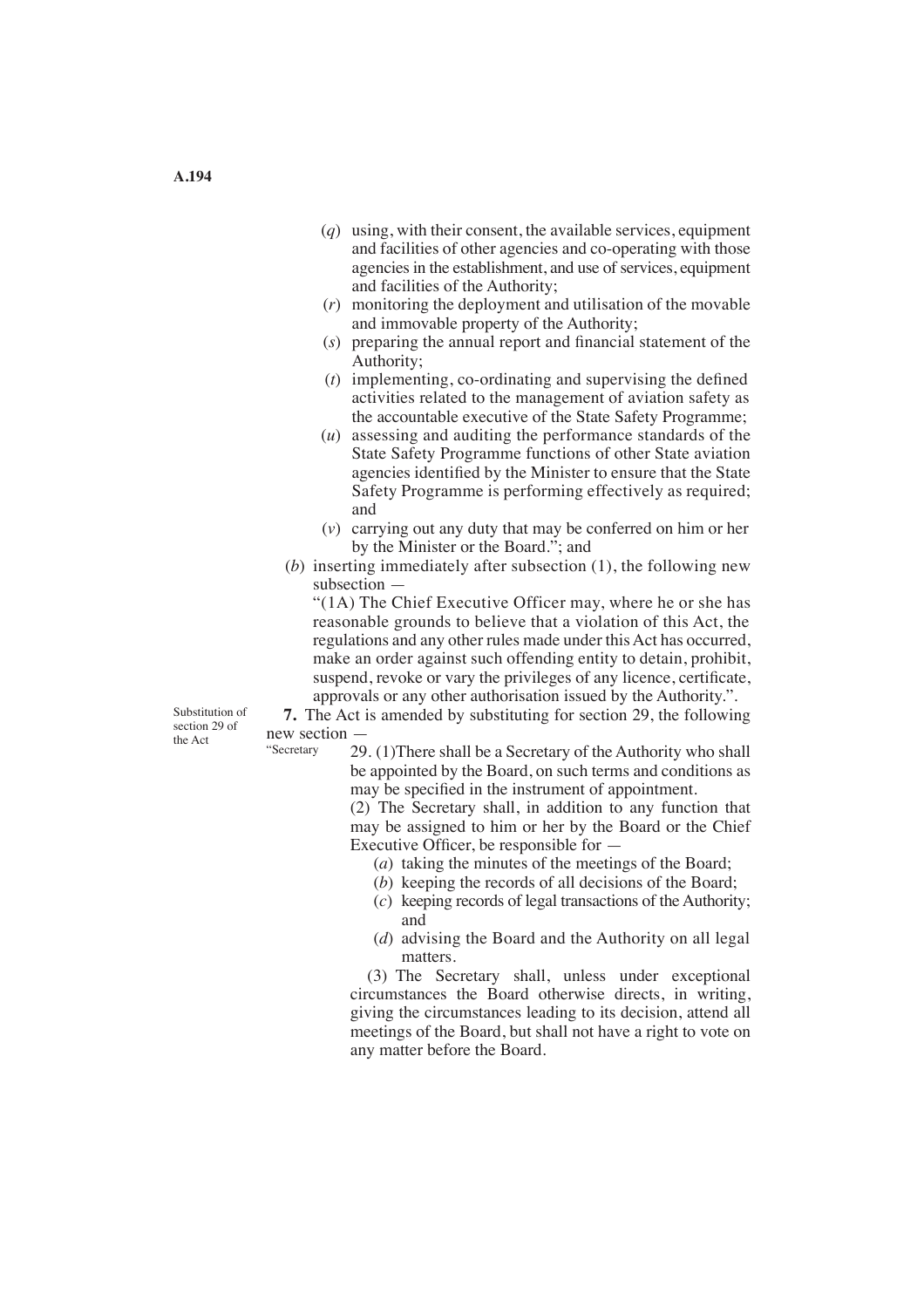(4) In the absence of the Secretary, the Board may appoint a legal officer of the Authority to perform the functions of the Secretary until the Secretary resumes office or the vacancy is filled, as the case may be.

(5) In the performance of his or her duties, the Secretary shall be administratively responsible to the Chief Executive Officer.

(6) The Board may terminate the appointment of the Secretary, on such grounds referred to in the instrument of appointment or on the same grounds specified in relation to the Chief Executive Officer under section 27 (6).".

**8.** The Act is amended by substituting for section 40, the following new section  $-\frac{1}{40}$ 

navigation services facilities and standard systems

 $\frac{40}{10}$  and  $\frac{40}{10}$ . (1) The Authority shall provide air navigation services the Act navigation. in Botswana airspace, and for any area outside Botswana for which Botswana has, in accordance with international arrangements, undertaken to provide air navigation services and direct and coordinate search and rescue services.

> (2) The Authority shall, so far as it may be practicable to do  $\mathbf{s} \circ$  —

- (*a*) provide in Botswana airports, radio services, meteorological services and other air navigation facilities to facilitate international air navigation;
- (*b*) adopt and put into operation appropriate standards systems of communications procedure, codes, markings,signals, lighting and other operational practices and rules; and
- (*c*) collaborate with international partners to secure the publication of aeronautical maps and charts.".

**9.** Section 41 of the Act is amended by deleting the words ", AIC" appearing in subsection (5).

**10.** The Act is amended in section 43 by substituting for subsection (1), the following new subsection —

"(1)The Authority shall provide, in a timely and orderly manner, information concerning weather conditions and forecasts to all aircraft in Botswana airspace.".

**11.** The Act is amended by inserting immediately after section 44, the following new section  $-$ <br>"Documents 444.  $\Gamma$ 

the Following new section<br>"Documents" 44A. Every aircraft engaged in international air navigation in the Act shall carry the following documents in accordance with the provisions of this Act – to be carried on board aircraft

(*a*) a certificate of registration;

 $(b)$  a certificate of airworthiness:

- (*c*) crew members' licences;
- (*d*) a journey log book;
- (*e*) an aircraft radio station licence;

Substitution of section 40 of

Amendment of section 41 of the Act

Amendment of section 43 of the Act

Insertion of section 44A<br>in the Act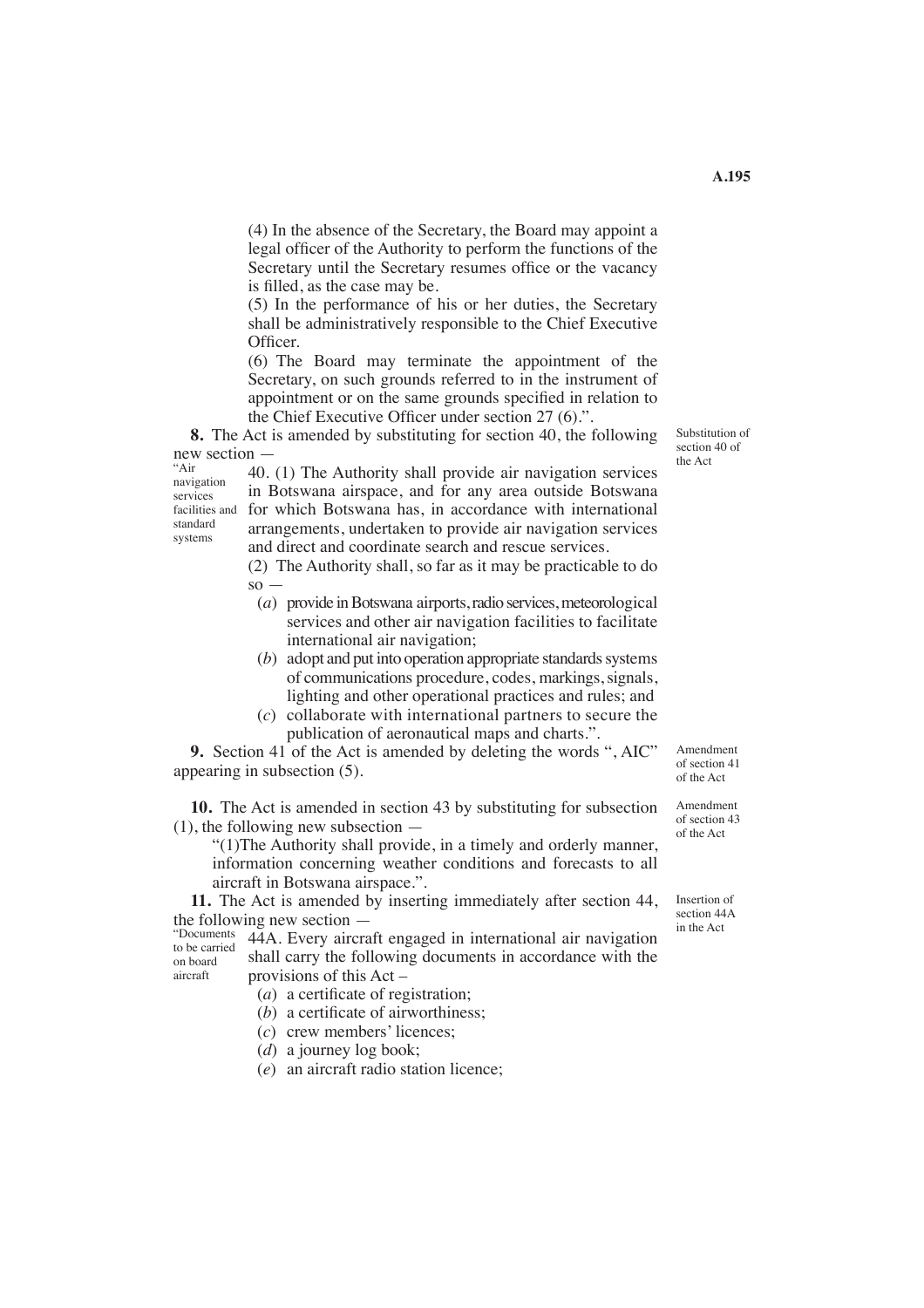- (*f*) a passenger manifest if applicable;
- (*g*) a cargo manifest and detailed declarations of the cargo if applicable;
- (*h*) a certified copy of an air operator certificate and operating specifications; and
- $(i)$  a document attesting to noise certification.".

**12.** Section 45 of the Act is amended by inserting immediately after the word "aircraft" appearing therein, the words "as well as rights and interests on aircraft".

**13.** The Act is amended by substituting for section 58, the following new section —

58. (1) The Authority shall set and maintain safety standards related to personnel, aircraft, aerodromes and air navigation services which meet international standards under the Chicago Convention. "Safety standards

> (2) The Chief Executive Officer shall, for the purposes of subsection (1), establish a Flight Safety Oversight Unit which shall be responsible for carrying out Authority's functions in relation to —

- (*a*) aircraft airworthiness;
- (*b*) flight operations;
- (*c*) personnel licensing;
- (*d*) air navigation services; and
- (*e*) aerodromes and ground aids.".

**14.** The Act is amended by substituting for section 60 the following new section —

"Right of access

60. (1) The Authority or any person authorised by the Authority shall have the right of access to —

- (*a*) an aircraft for the purpose of carrying out inspections on the aircraft and its operations in accordance with the functions of the Authority;
- (*b*) any aviation facility, including aerodromes, aircraft manufacturing organisations, aircraft maintenance organisations, aviation training organisations or other facilities in respect of which a certificate, permit or licence is issued under the Act, for carrying out any tests or inspections in order to determine that those operations are conducted in accordance with this Act; or
- (*c*) aircraft operators to conduct any tests or inspections in order to determine whether operations are conducted in accordance with this Act.

(2) The Authority or any person authorised by the Authority shall have unhindered access to any records and information belonging to or in relation to —

Amendment of section 45 of the Act

Substitution of section 58 of the Act

Substitution of section 60 of<br>the Act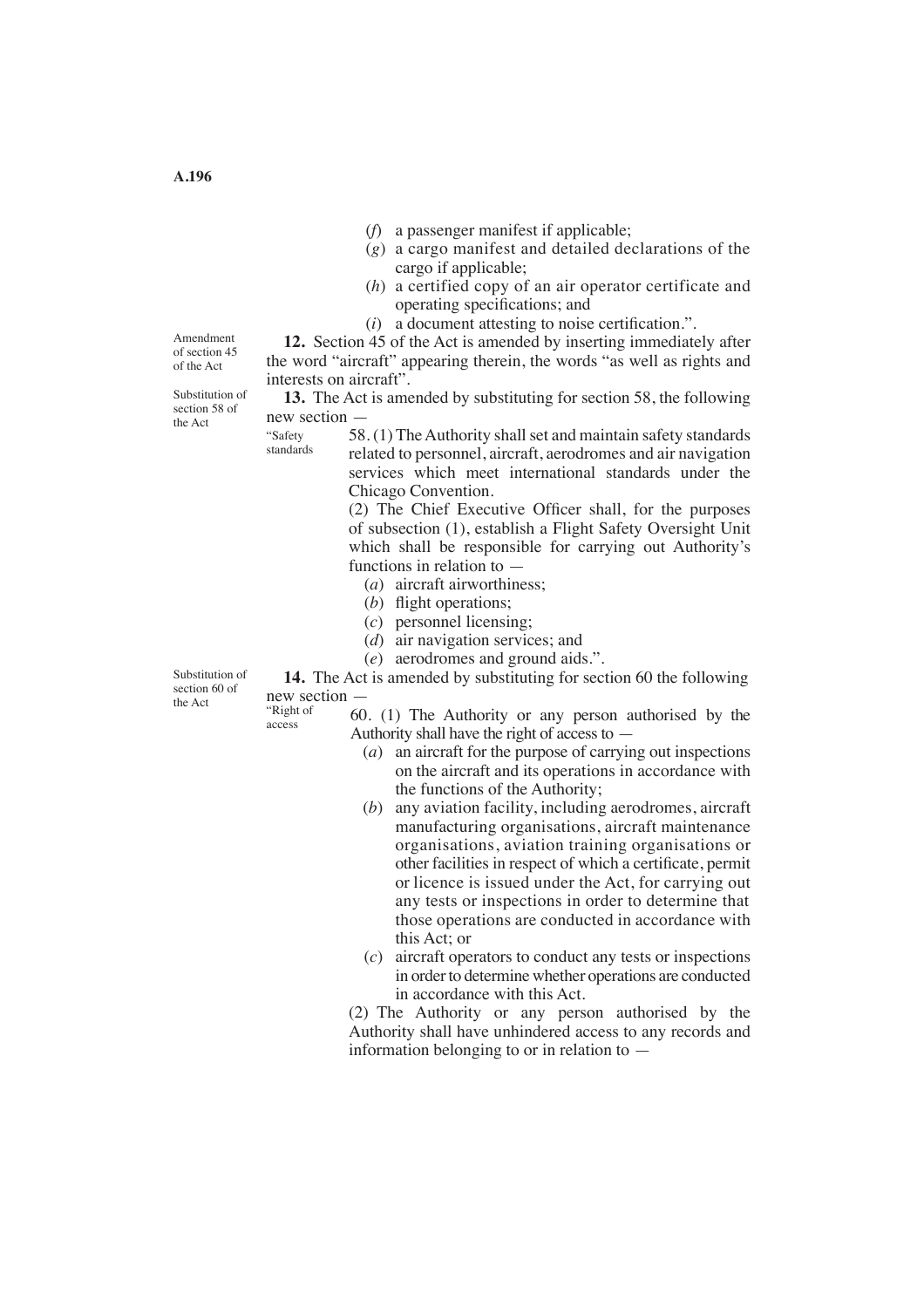- (*a*) an aircraft;
- (*b*) an aerodrome;
- (*c*) an air operator;
- (*d*) an approved maintenance organisation;
- (*e*) an approved training organisation;
- (*f*) an air navigation service provider; or
- (*g*) any regulated agent or holder of any licence, certificate, authorisation or other approval document,

that may be required in the course of their inspections.".

**15.** Section 62 of the Act is amended by inserting immediately after subsection  $(1)$ , the following new subsection  $-$ 

"(1A) Where the Authority enters into an agreement for the transfer of oversight functions and duties under subsection (1), the state of registry shall ensure that —

- $(a)$  every aircraft carrying its nationality mark, wherever such aircraft may be, shall comply with the state of registry's rules and regulations relating to the flight and maneuver of aircraft;
- (*b*) every aircraft radio shall be licensed by the state of registry, if it is to be carried in or over the territory of other contracting States:

 Provided that the use of radio apparatus shall be in accordance with the regulations of the State flown over;

- (*c*) every aircraft engaged in international navigation is provided with a certificate of airworthiness issued or rendered valid by the State in which it is registered; and
- (*d*) the pilot and crew of aircraft engaged in international navigation are be provided with certificates of competency issued or rendered valid by the state of registry.".

**16.** The Act is amended by inserting immediately after section 62, the following new section —

62A. (1) The Authority shall — "Aircraft in distress

- (*a*) provide such measures of assistance to aircraft in distress in Botswana airspace as it may find practicable; and
- (*b*) permit, subject to regulations and arrangements, the owners of the aircraft or the authorities of the State in which the aircraft is registered to provide such measures of assistance as may be necessitated by the circumstances. (2) The Authority shall, when undertaking a search for a missing aircraft, collaborate in coordinated measures as may be recommended from time to time pursuant to this Act by air navigation service providers or the National Search and Rescue Committee.".

**17.** Section 64 of the Act is amended by substituting for the word "Minister", the word "Authority" wherever it appears in the section.

**18.** Section 68(1) of the Act is amended by substituting for paragraph (*a*), the following new paragraph —

"(*a*) the investigation of any civil aircraft accident or serious incident, arising out of, or in the course of, air navigation either occurring in Botswana airspace;".

Insertion of section 62A in the Act

Amendment of section 64 of the Act Amendment of section 68 of the Act

Amendment of section 62 of the Act

**A.197**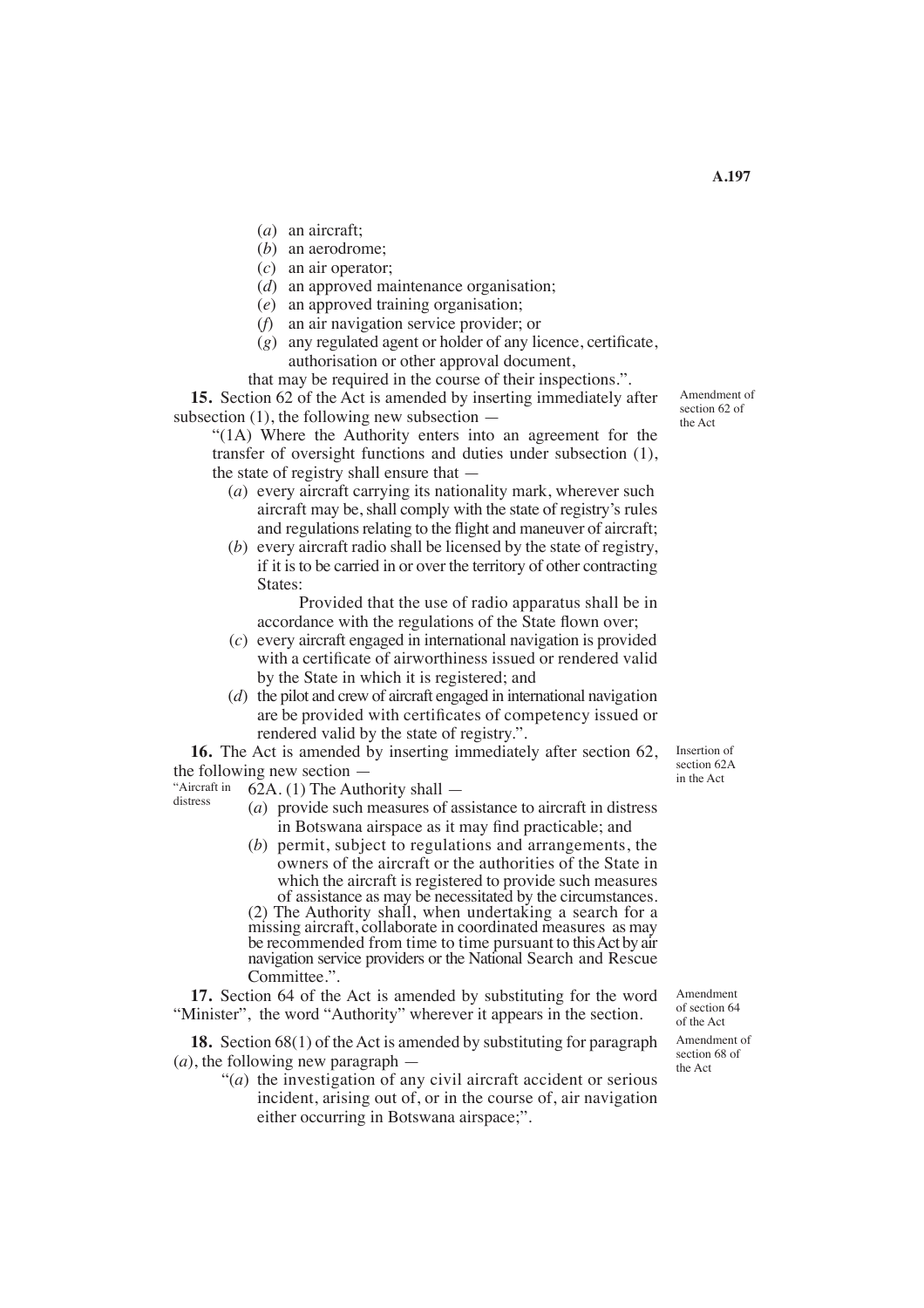# **A.198**

Substitution of section 70 of the Act

> Director of Accident Investigation

**19.** The Act is amended by substituting for section 70, the following new section —

- "Functions of  $\,$  70. The Director shall be responsible for  $-$  (*a*) the direction, control and administration of the Directorate; (*b*) determining, in the event of an occurrence of an accident or serious incident, whether or not an investigation shall be carried out; (*c*) instituting and conducting investigations into an accident or serious incident; (*d*) submitting reports to the Minister of any accident
	- or serious incident investigation;
	- (*e*) issuing notices to the appropriate persons following the occurrence of an accident or serious incident; and
	- (*f*) any other function conferred upon him or her by the Minister or under any other law.".

**20.** Section 72 of the Act is amended —

- (*a*) in paragraph (*a*), by substituting for the words "have access to" appearing therein, the words "have immediate and unhampered access and control over"; and
- (*b*) in paragraph  $(b)$ , by  $-$ 
	- $(i)$  substituting for subparagraph  $(v)$ , the following new subparagraph
		- $f'(v)$  require the persons involved in the operation of an aircraft to submit to medical examination tests, including pathological or toxicological tests,", and
	- (ii) inserting immediately after subparagraph (vii), the following new subparagraph —
		- "(viii) protect aircraft wreckage as well as the accident site against unauthorised persons, pilfering or deterioration.".

**21.** The Act is amended by substituting for section 74, the following new section —

74. The Minister shall cause a report referred to under section 73 to be published in such form and manner as he or she may determine.". "Publication of report

**22.** The Act is amended by substituting for section 75 the following new section —

> 75. (1)The sole objective of the investigation of an accident or serious incident shall be the prevention of accidents and serious incidents and not to apportion liability or blame.

(2) The report or any part of it shall be separate from, and shall not be admissible as evidence in any legal, disciplinary or other proceedings.

Substitution of section 74 of the Act

Substitution of section 75 of the  $Act$  "Privilege"

Amendment of section 72 of the Act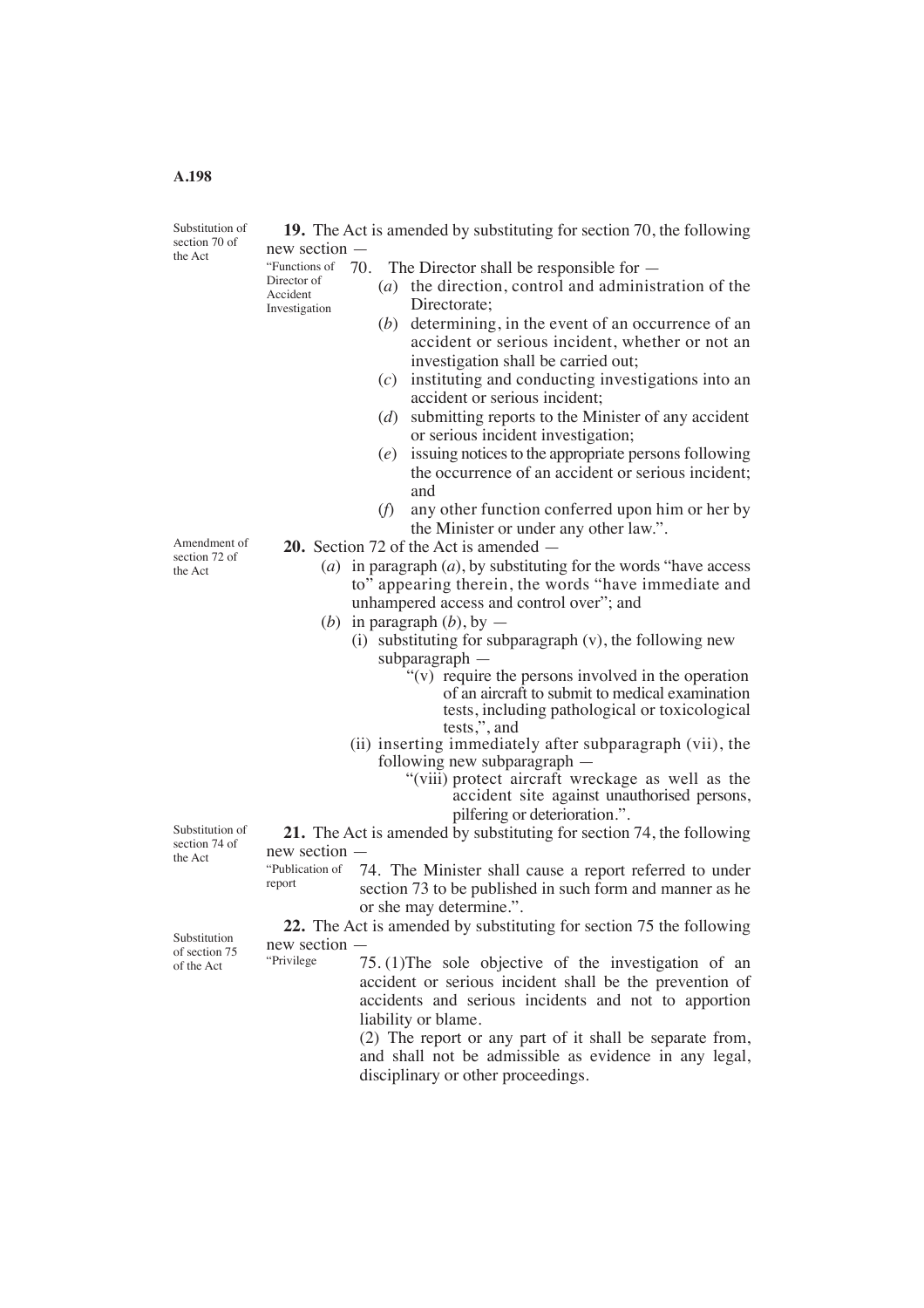(3) The following shall not be made available to any person unless the High Court determines that their disclosure outweighs the adverse domestic and international impact such action may have on that or any future investigations —

- $(a)$  statements taken from persons by the accident investigators in the course of their investigation;
- (*b*) communications between persons having been involved in the operation of the aircraft;
- (*c*) medical or private information regarding persons involved in the accident or serious incident;
- (*d*) cockpit voice recordings and transcripts from such recordings;
- (*e*) airborne image recordings;
- (*f*) recordings and transcripts of recordings from air traffic control unit;
- (g) the report of an accident or serious incident investigation; and
- (*h*) opinions expressed in the analysis of information, including flight recorder information.

 (4) An Accident Investigator shall not be compelled to appear as a witness, and the opinion of the Accident Investigator shall not be admissible in any legal, disciplinary or other proceedings relating to an accident or serious incident investigation.".

**23.** The Act is amended by inserting immediately after section 75, the following new section -

Insertion of section 75A in the Act

 $75A. (1)$  The Authority shall establish a  $-$ 

- "Incident reporting system
- (*a*) mandatory incident reporting system to facilitate the collection of information on actual or potential safety deficiencies; and
- (*b*) voluntary incident reporting system to facilitate the collection of information that may not to be captured by a mandatory incident reporting system.

(2) Any incident reporting system established under subsection (1), shall be non-punitive and shall afford

protection to the information and to sources of the information: Provided that this section shall not apply in a case where

there is evidence that the occurrence was caused by an act considered, in accordance with the law, to be conducted —

- (i) with an intent to cause damage,
- (ii) with the knowledge that damage would probably result, or
- (iii) in a manner equivalent to recklessness, gross negligence or wilful misconduct.

(3) The information gathered through an incident reporting system shall not be put to inappropriate use.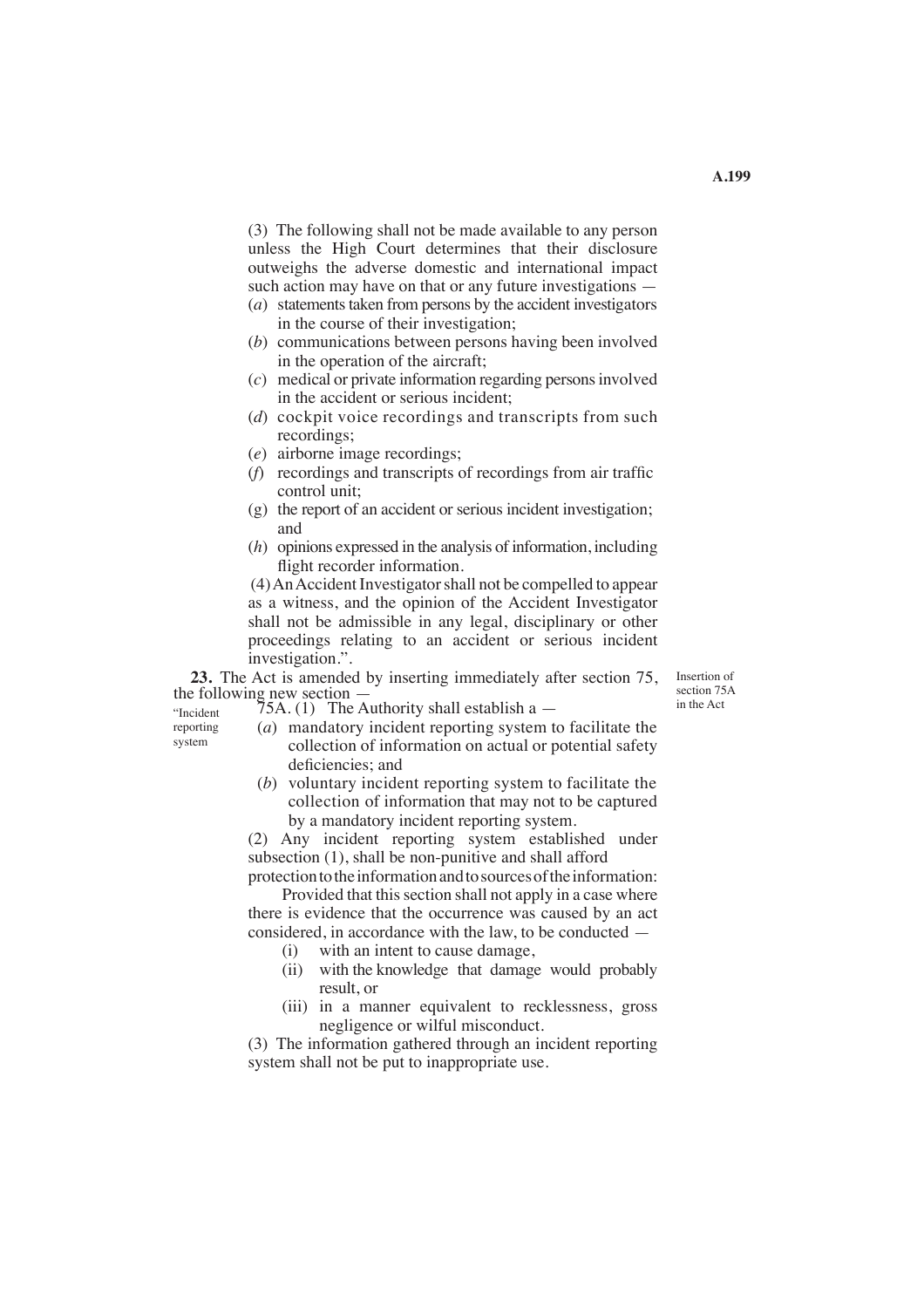(4) A person seeking public disclosure of the information referred to in subsection (3), shall apply to the court for an order for the release of the information and shall satisfy the court that the disclosure —

- (*a*) is necessary to correct conditions that compromise safety or to change policies and regulations:
- (*b*) does not inhibit its future availability in order to improve safety;
- (*c*) where relevant personal information included in the safety information, complies with applicable privacy laws; and
- (*d*) shall be made in a de-identified, summarised or aggregate form.".

**24.** Section 80 of the Act is amended by substituting for subsection (1), the following new subsection —

"(1) Any person who is aggrieved by a decision of the Authority for anything relating —

- (*a*) to any general regulatory decision that is made by the Authority under this Act;<br>(b) specifically to the issu-
- specifically to the issue of a licence, permit certificate, registration, approval or any authorisation under this Act or regulations made under this Act;
- (*c*) to any regulatory decisions made under any applicable enactment; or (*d*) to consumer protection, compliance and enforcement activities
- (*d*) to consumer protection, compliance and enforcement activities related to areas such as —
	- (i) rights violations,
	- (ii) unfair and deceptive practices,
	- (iii) unfair competition by air carriers and travel agents, or
	- (iv) deceptive airline advertising, including
		- (*aa*) air fare,
		- (*bb*) on-time performance schedule,
		- (*cc*) code sharing, and
		- (*dd*) violations of rules concerning denied boarding compensations, ticket refunds, baggage liability requirements, flight delays and charter flights,

may appeal against that decision to the Appeals Tribunal.".

- **25.** Section 89 of the Act is amended in subsection (2) by —
- (*a*) deleting the word "private" appearing in subparagraph (ix) of paragraph (*a*); and
- (*b*) inserting immediately after subparagraph (xxxviii), of paragraph (*a*) the following new subparagraphs —

Amendment of section 89 of the Act

Amendment of section 80 of the Act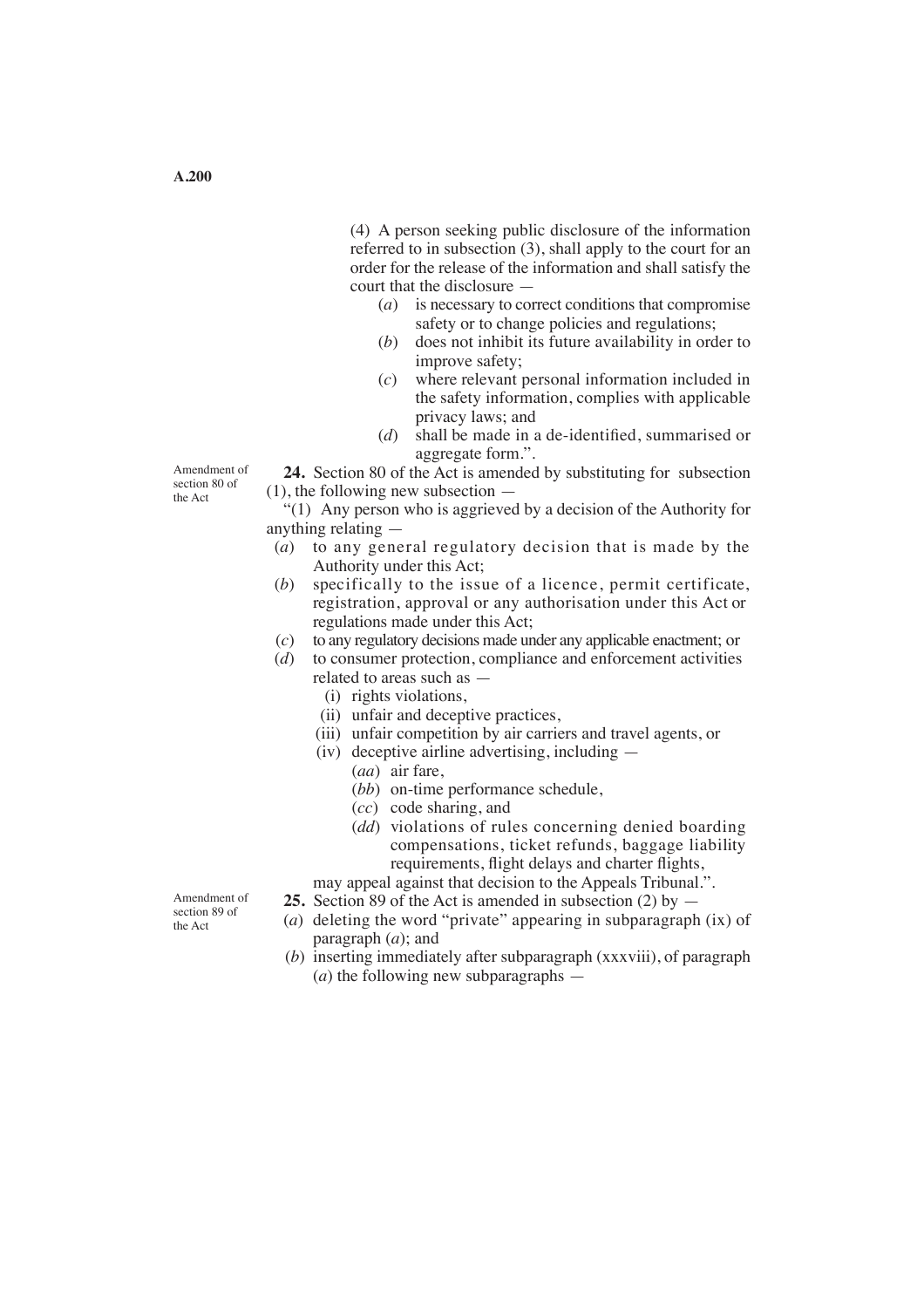- "(xxxix) the establishment and maintenance of the State Safety Program in accordance with Critical Elements of the State Safety Oversight System set out under the Schedule, and
- (xxxx) the operation of remotely piloted aircraft;".

**26.** The Act is amended by substituting for section 90, the following new section —

90. (1) The Minister may on the advice of the Authority "Exemption and on such terms and conditions as he or she may consider necessary, exempt any person, aircraft, aerodrome, aviation facility or service from the application of any regulations, bye-laws, requirements, directives, notices or information made or issued under this Act, if the exemption is in the public interest and is not likely to affect aviation safety.

(2) Exemptions granted under subsection (1) shall be in writing and shall —

- (*a*) specify the time when the aviation service provider is expected by the Authority to fully comply with the requirements of this Act and the regulations made under this Act; and
- (*b*) specify the period within which the exemption shall cease to be effective:

 Provided that the duration of any such exemption shall not exceed six months.

(3) Without limiting the provisions of subsection (1), exemptions shall be issued in accordance with the procedure for applications and approvals as may be prescribed.

(4) Any exemption granted under this section shall be published by notice in the *Gazette*.

(5) Notwithstanding subsection (4), the Authority may, on such terms and conditions as it may consider necessary, and without publication in the *Gazette*, exempt any person, aircraft, aerodrome, aviation facility or service from the application of any regulations, bye-laws, requirements, directives, notices or information made or issued under this Act, if it is impracticable or temporarily inappropriate for operational purposes to comply with a particular requirement, directive, notice or information.".

**27.** The Act is amended by inserting immediately after section 91, the following new section —

Insertion of section 91A in the Act

"Use of weapons against aircraft

91A. (1) A person shall not use a weapon against an aircraft in flight and in case of interception of an aircraft in flight, the lives of persons on board and safety of aircraft shall not be endangered.

Substitution of section 90 of the Act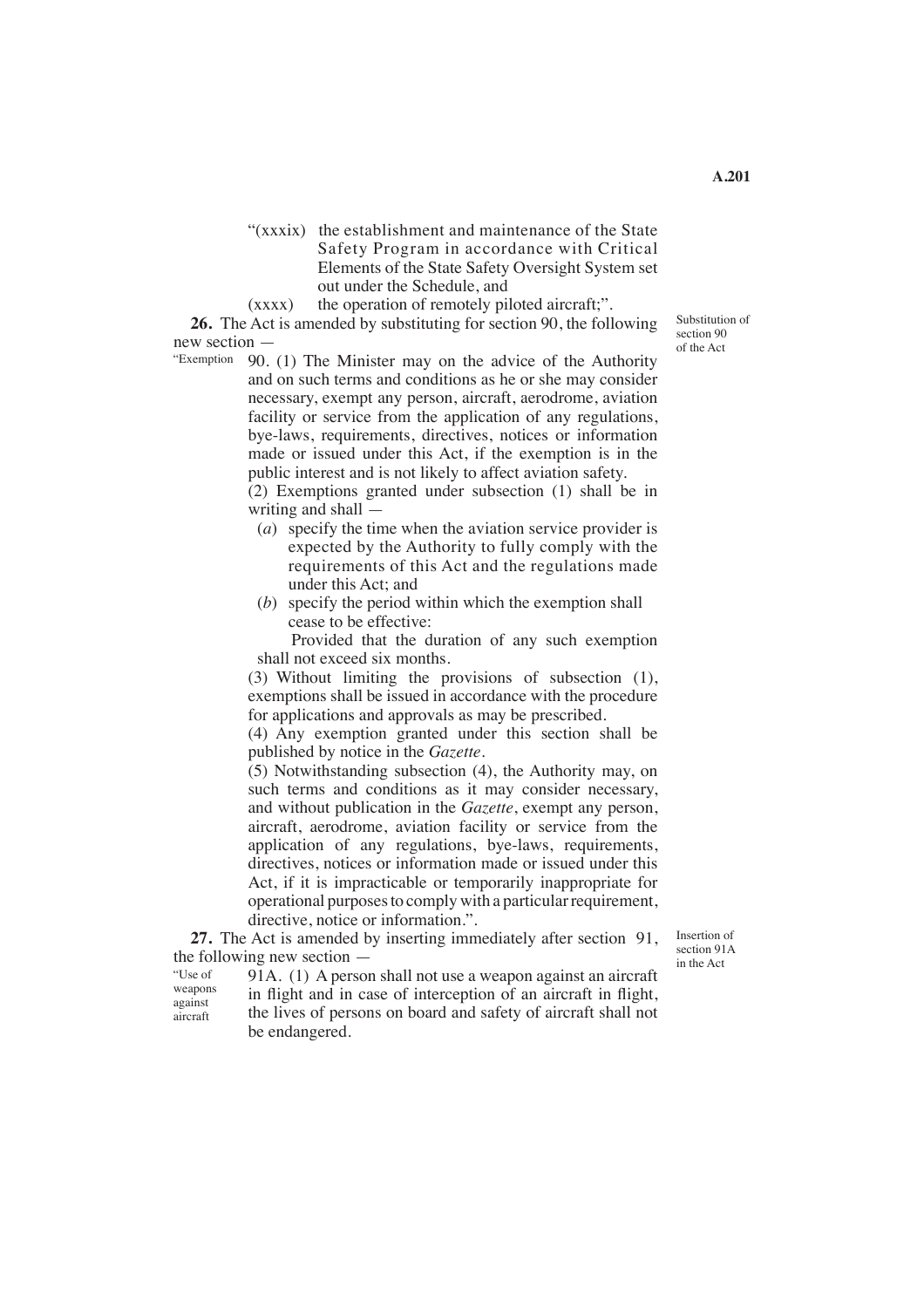(2) Without prejudice to the provisions of subsection (1), where an authorised aircraft is flown in Botswana airspace, or if there are reasonable grounds to believe that the aircraft is being used for any purpose inconsistent with the provisions of this Act, or any convention to which Botswana is a party to, the Authority may require the aircraft to  $-$ 

- (*a*) land at any airport within Botswana; or
- (*b*) comply with any instruction given for the purpose of bringing to an end such violation and for this purpose, the Authority may resort to an appropriate means consistent with relevant rules of international law, the provisions of this Act and the regulations made under this Act regarding the interception of the aircraft.

(3) Every aircraft, irrespective of the state of registry, shall comply with an order given pursuant to this section and to the provisions of any regulations made under this Act to effect the provisions of this section.

(4) An aircraft registered in Botswana or operated by an air operator registered in Botswana shall comply with the interception orders from other States.

(5) Any person who contravenes the provisions of this section commits an offence and is liable to a fine not exceeding P5 000 000, or imprisonment for a term not exceeding 10 years, or to both.".

**28.** The Act is amended by inserting the following new Schedule —

Insertion of the Schedule in the Act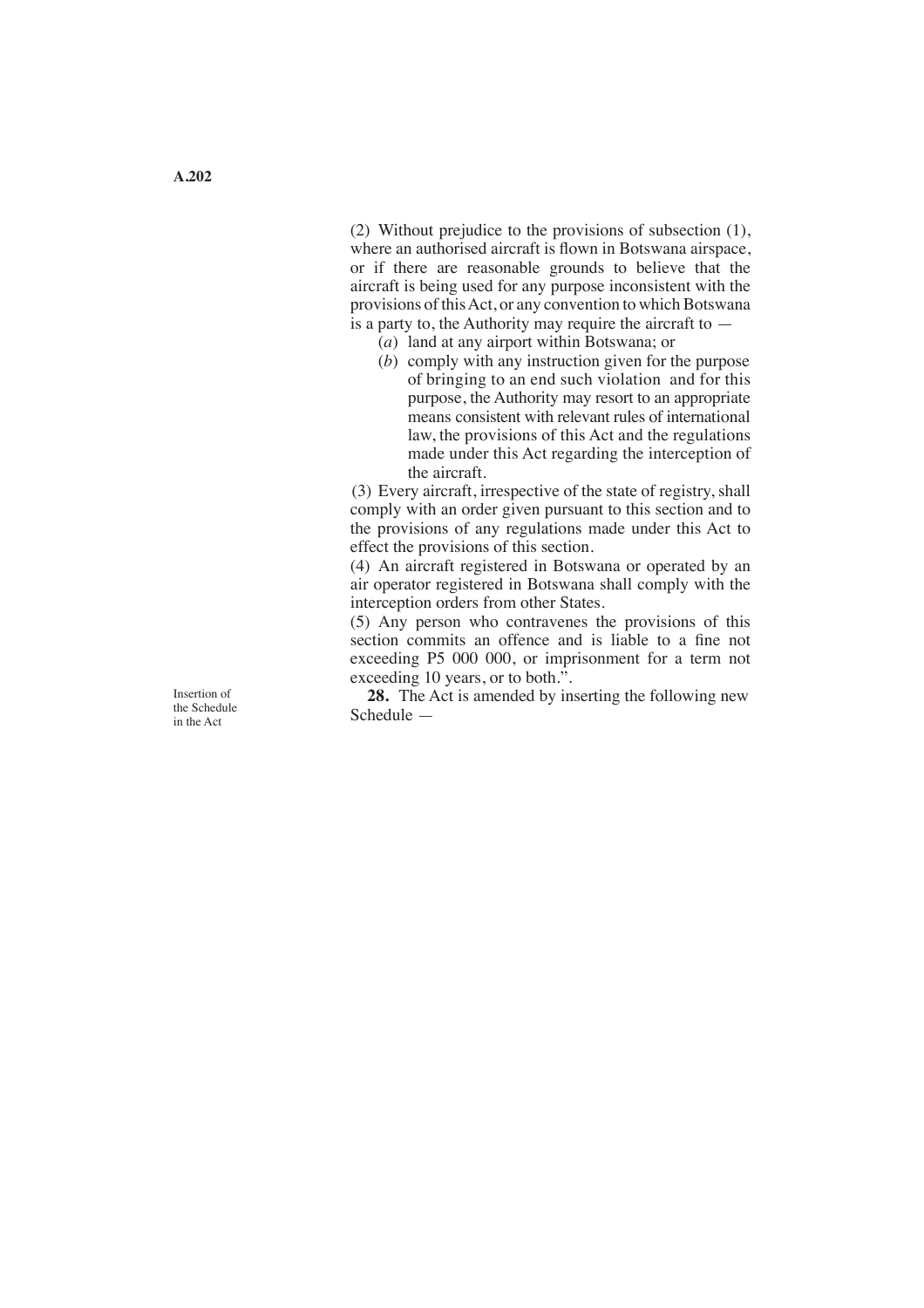### "SCHEDULE

# Critical Elements (CEs) of the State Safety Oversight (SSO) System

#### (*sections 8 and 89*)

The Authority shall ensure that a State Safety Oversight (SSO) System is established in Botswana to ensure that the functions of the Authority are executed in compliance with the Chicago Convention. The following critical elements shall be the basis for the establishment and implementation of SSO —

(1) Primary aviation legislation (CE-1)

- (*a*) The Authority shall promulgate a comprehensive and effective aviation law, commensurate with the size and complexity of their aviation activity and consistent with the requirements contained in the Chicago Convention, to enable the oversight and management of civil aviation safety and the enforcement of regulations through the relevant authorities or agencies established for that purpose. The Authority shall also ensure that the aviation law remains relevant and appropriate to the State.
- (*b*) The aviation law shall provide personnel performing safety oversight functions access to the aircraft, operations, facilities, personnel and associated records, as applicable, of individuals and organisations performing an aviation activity.
- (2) Specific operating regulations (CE-2)
	- (*a*) The Authority shall promulgate regulations to address, at a minimum, national requirements emanating from the primary aviation legislation, for standardised operational procedures, products, services, equipment and infrastructures in conformity with the Annexes to the Chicago Convention.
	- (*b*) The term "regulations" is used in a generic sense and includes but is not limited to instructions, rules, edicts, directives, set of laws, requirements, policies and orders.
- (3) State system and functions (CE-2)
	- (*a*) There shall be established relevant authorities or agencies, as appropriate, supported by sufficient and qualified personnel and provided with adequate financial resources for the management of safety.
	- (*b*) These State authorities or agencies shall have stated safety functions and objectives to fulfill their safety management responsibility. These includes the participation of the State aviation organisations in specific activities related to the management of safety in State, and the establishment of the roles, responsibilities and relationships of such organisations.
	- (*c*) The Authority shall take necessary measures, such as remuneration and conditions of service, to ensure that qualified personnel performing safety oversight functions are recruited and retained.
	- (*d*) The Authority shall ensure that personnel performing safety oversight functions are provided with guidance that addresses ethics, personal conduct and the avoidance of actual or perceived conflicts of interest in the performance of official duties.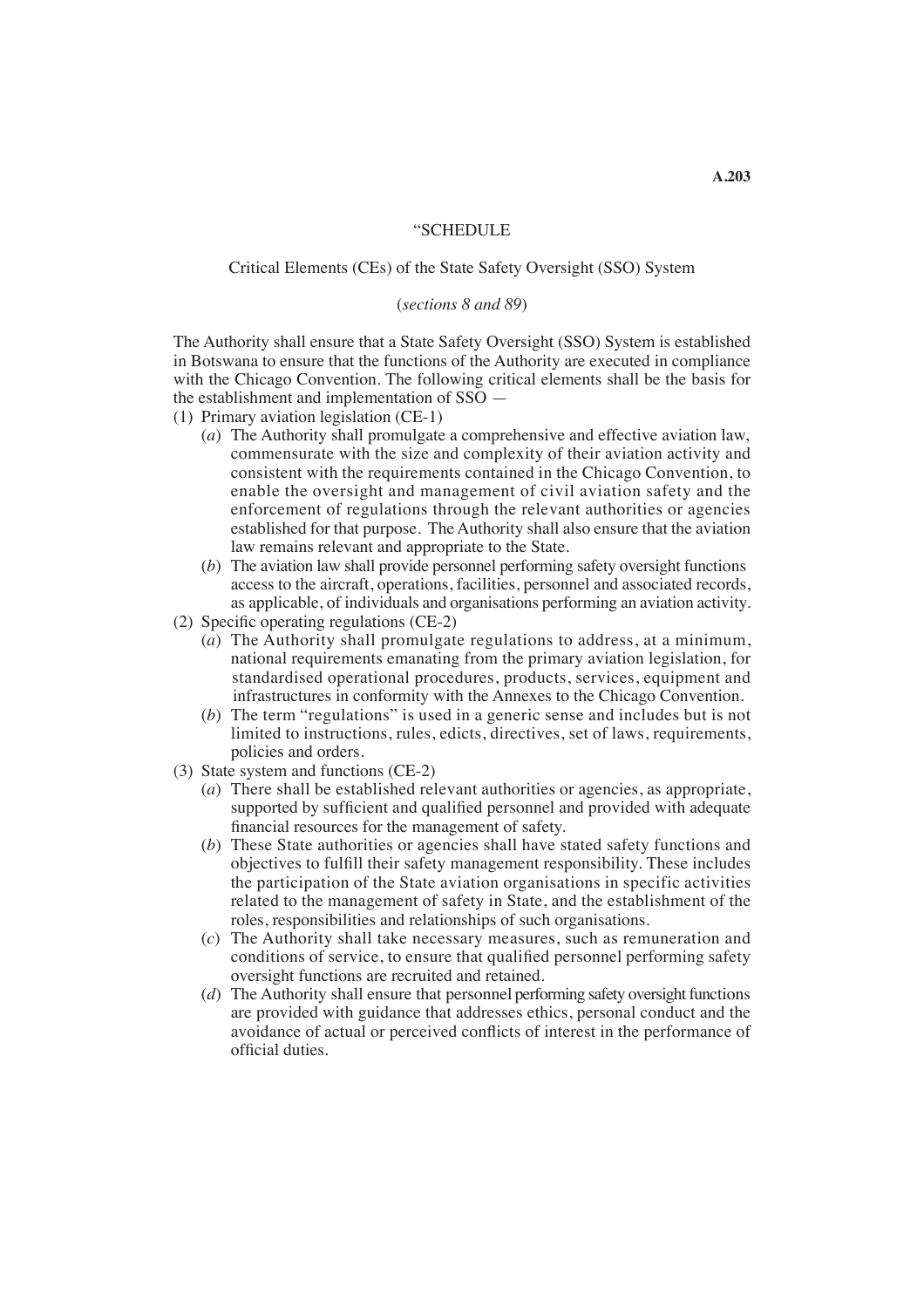- (*e*) The Authority shall use a methodology to determine their staffing requirements for personnel performing safety oversight functions, taking into account the size and complexity of the aviation activities in their State.
- (4) Qualified technical personnel (CE-4)
	- (*a*) The Authority shall establish minimum qualification requirements for the technical personnel performing safety-related functions and provide for appropriate initial and recurrent training to maintain and enhance their competence the desired level.
	- (*b*) The Authority shall implement a system for the maintenance of training records for technical personnel.
- (5) Technical guidance, tools and provision of safety-critical information (CE-5)
	- (*a*) The Authority shall provide appropriate facilities, comprehensive and up to-date technical guidance material and procedures, safety-critical information, tools and equipment, and transportation means, as applicable, to the technical personnel to enable them to perform their safety oversight functions effectively and in accordance with established procedures in a standardised manner.
	- (*b*) The Authority shall provide technical guidance to the aviation industry on the implementation of relevant regulations.
- (6) Licensing, certification, authorisation and approval obligations ( $CE-6$ )
	- (*a*) The Authority shall implement documented processes and procedures to ensure that individuals and organisations performing an aviation activity meet the established requirements before they are allowed to exercise the privileges of a licence, certificate, authorisation or approval to conduct the relevant aviation activity.
- (7) Surveillance obligations (CE-7)
	- The Authority shall implement documented surveillance processes by defining and planning inspections, audits and monitoring activities on a continuous basis, to proactively assure that aviation licence, certificate, authorisation and approval holders continue to meet the established requirements. This includes the surveillance of personnel designated by the Authority to perform safety oversight functions on its behalf.
- (8) Resolution of safety issues (CE-8)
	- (*a*) The Authority shall use a documented process to take appropriate actions, up to and including enforcement measures, to resolve identified safety issues.
	- (*b*) The Authority shall ensure that identified safety issues are resolved in a timely manner through a system which monitors and records progress, including actions taken by individuals.".

PASSED by the National Assembly this 29th day of March, 2022.

BARBARA N. DITHAPO, *Clerk of the National Assembly.*

# **A.204**